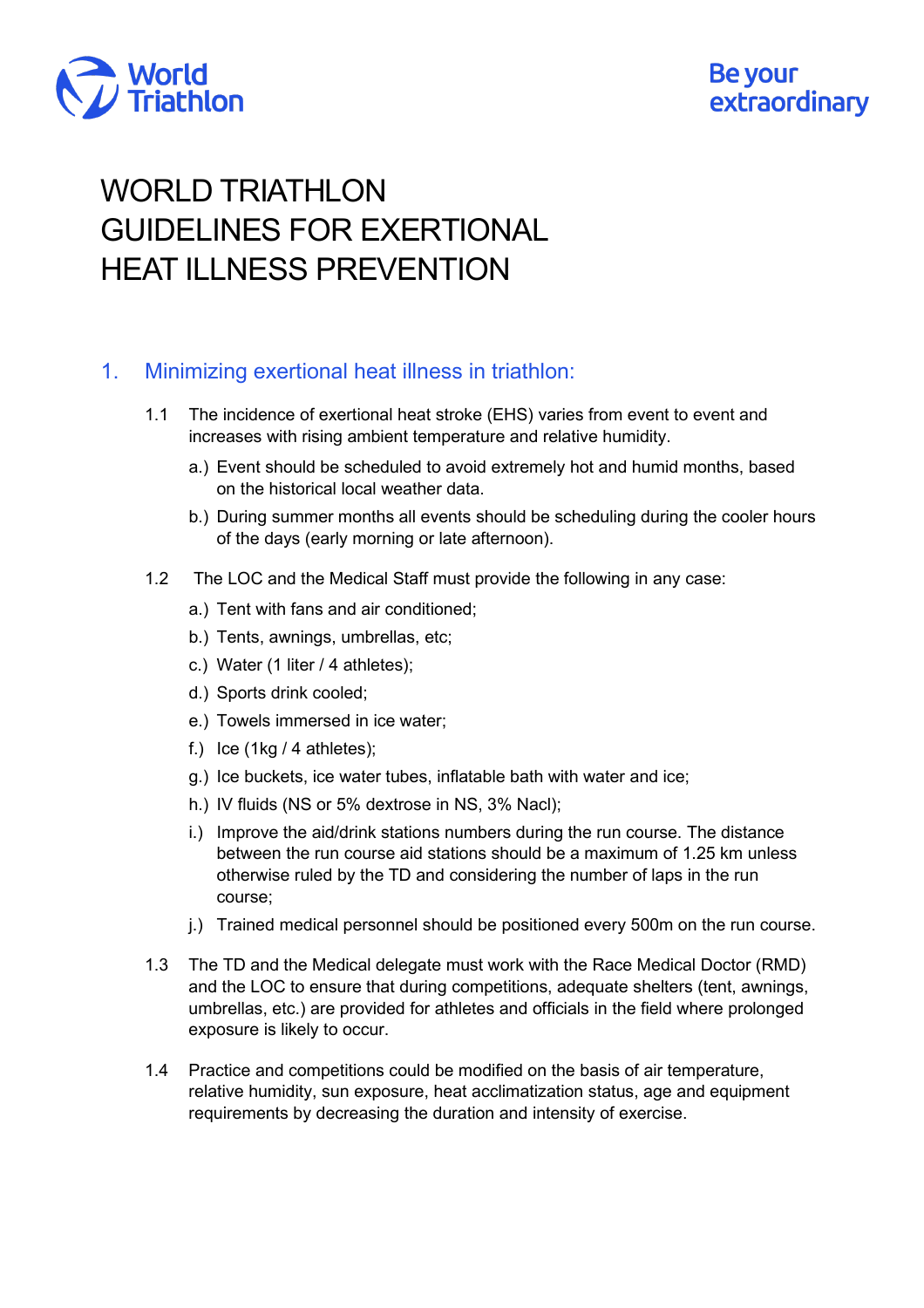

1.5 The risk of heat related illness is greatest when high-environmental temperatures occur early in the competitive season when participants may be inadequately prepared and have not yet acquired natural acclimatization to heat. EHS also can occur with other temporary factors like viral illness or medications.

Be your

extraordinary

#### 2. Monitoring the environment

- 2.1 The LOC shall work with local meteorology sources to provide statistical information on prior weather patterns, in order to assist competition organizers in developing the competition schedule. Event organizers should monitor the weather conditions before and during practice and competition. Factors that affect heat illness risk include ambient temperature, relative humidity, wind speed and solar radiant heat.
- 2.2 Environmental heat stress can most reliably be estimated by using the wet bulb globe temperature (WBGT) index. The WBGT is an index of environmental heat stress and is used to estimate the risk of heat related illness. Variables measured are ambient heat, humidity and radiant heat stress from direct sunlight. The measuring device is commercially available and when WBGT is not available on site the race organizers can obtain WGBT readings from their local weather service during hot weather months or with standardized algoritms or charts to estimate heat risk. It's important to know that the local weather reports are taken in the shade, not in direct sunlight and this can therefore underestimate the radiant heat from the sun.
- 2.3 WBGT is a standardized method to determine environmental heat stress that does not take in account individual characteristics and responses, heat acclimation or lack of acclimation. The WGBT in an environmental heat stress index and not a representation of human heat strain. The WBGT might underestimate heat stress when sweat evaporation is restricted (i.e high humidity) and does not account for metabolic heat production.
- 2.4 All the measurements with the WBGT tool should be taken at the finish area.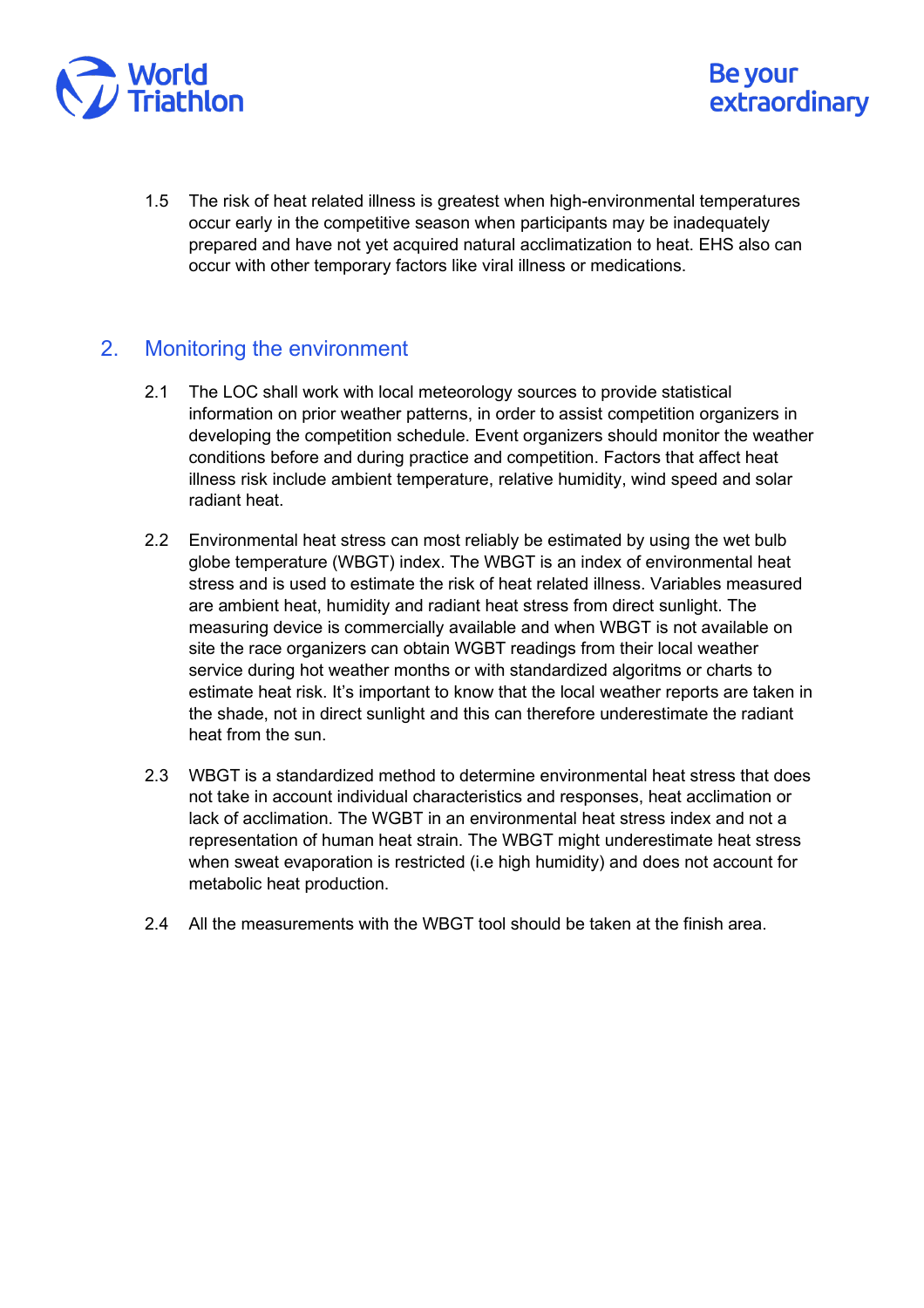### 3. Activity modification in high-risk weather conditions:

- 3.1 Using the WGBT index to assess on-site environmental heat stress at regular intervals and the appropriate announcement of its readings is an important starting point to decrease the incidence of heat related illness.
- 3.2 If WBGT index is between 27.9°C 30°C and 30.1°C 32.2°C the EHS risk for unfit, nonacclimatized individual is high / very high. Caution should be taken and athletes should be advised of the danger and to increase their normal fluid intake, limiting intense competition between 30.1°C - 32.2°C WGBT index.
- 3.3 If WBGT index is above 32.2°C the level for EHS risk is cancelled and uncompensable heat stress exist for all athletes.
- 3.4 Difference of local climate and individual heat acclimatization status may allow activity at higher levels than outlined above in acclimatized fit and elite athletes.
- 3.5 The World Triathlon TD and Medical Delegate, the RMD and the LOC should work together to monitor weather conditions and a specific contingency plan should be implemented to consider the scenario of extreme meteorological situations that could force to modify (reducing race length), to rescheduling the event until less stressful conditions prevail, or even cancel the competition.
- 3.6 In case the decision must be taken considering also the level of medical assistance, the facilities in the medical tent, the evolution of the weather conditions following the forecast, the period of competitive season, the race distance, and the category, fitness and age of the athletes. Event organizers should pay particular attention to the mass participation event in case of unexpected or unseasonably hot weather considering that the unacclimatized participants or the participants without a sufficient level of training are at higher risk for heat illness.
- 3.7 In general, better performance and less adverse results are obtained when the environmental conditions are going to improve, rather than worsen, during the event.
- 3.8 During the World Triathlon WTS and World Cup races weather information and the WBGT index should be provided at the Sport Informations Centers and at the athletes' lounge. The information should be posted by the time that the athletes' lounge is open for the athletes' check in. The WBGT index is converted in a colored flag system to visually signal the heat illness risk of current weather conditions to athletes in five levels. The information can be delivered in a form of written announcement (sample below).

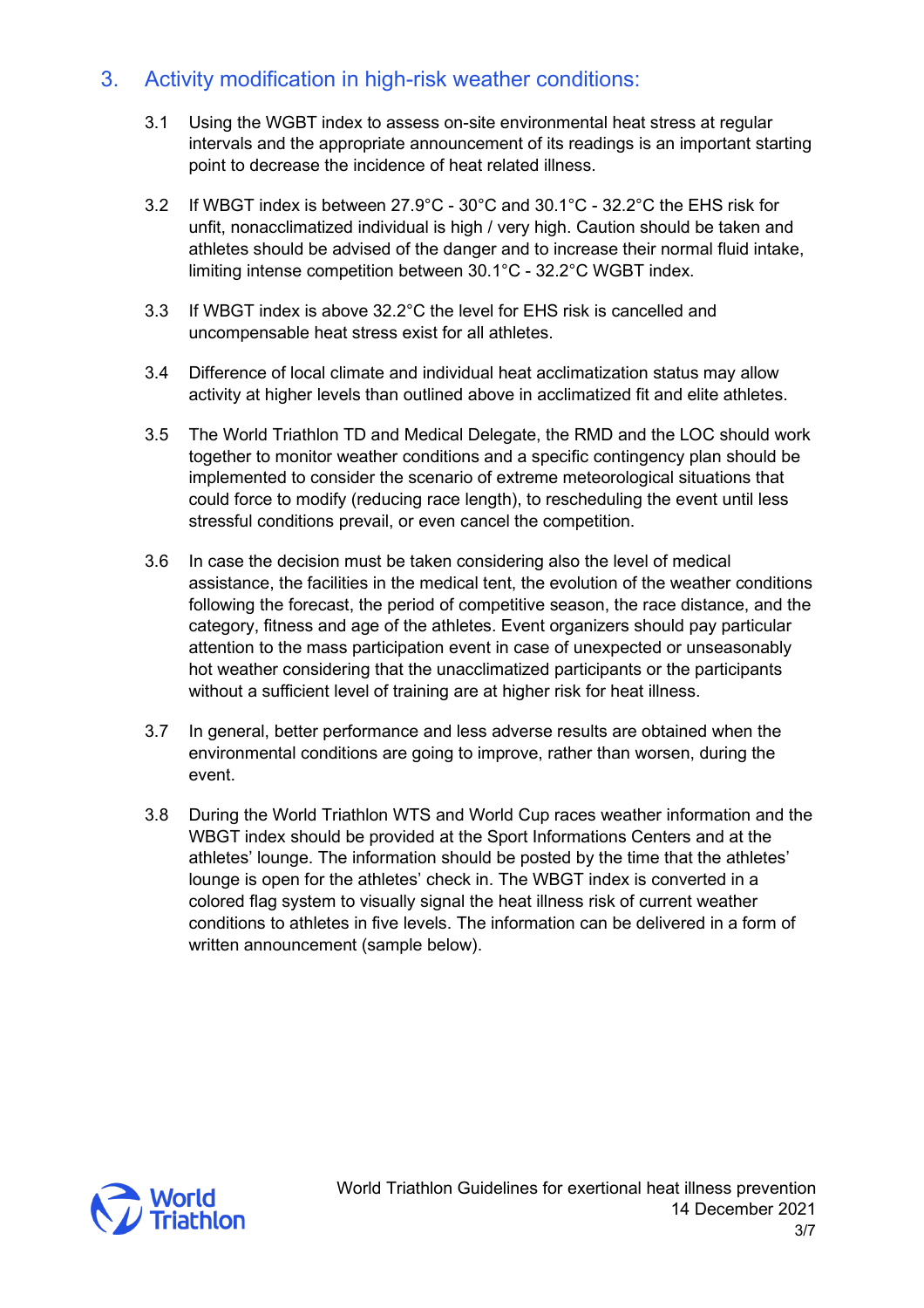3.9 Wet-bulb globe temperature (WBGT) levels for modification or cancelation or reschedule of workouts or competition for healthy adults based on the American College of Sports Medicine (2007).

| <b>Risk Categories in Wet Bulb Globe</b><br><b>Temperatures Readings</b> |                           |             | <b>Recommendations</b>                                                                                                  |                                                                           |
|--------------------------------------------------------------------------|---------------------------|-------------|-------------------------------------------------------------------------------------------------------------------------|---------------------------------------------------------------------------|
| <b>Flag</b><br>colour                                                    | <b>WBGT Heat</b><br>index | <b>Risk</b> | <b>Acclimatized, fit, low-risk</b><br>triathletes                                                                       | Non-acclimatized,<br>unfit, high-risk<br>individuals                      |
| <b>Black</b>                                                             | $> 32.2^{\circ}$ C        | Extreme     | Cancel competition as<br>uncompensable heat<br>stress exists for all athletes                                           | Cancel competition<br>or reschedule                                       |
| Red                                                                      | $30.1 - 32.2$ °C          | Very High   | Limit intense competition<br>and total daily exposure to<br>heat and humidity. Watch<br>for early signs and<br>symptoms | Cancel competition<br>or reschedule                                       |
| Orange                                                                   | $27.9 - 30.0^{\circ}$ C   | High        | Plan competition with<br>discretion, watch at-risk<br>individuals carefully                                             | Limit intense<br>competition. Watch<br>at-risk individuals<br>carefully   |
| Yellow                                                                   | $25.7 - 27.8$ °C          | Moderate    | Normal activity monitor<br>fluid intake                                                                                 | Plan races with<br>discretion, watch at-<br>risk individuals<br>carefully |
| Green                                                                    | $< 25.7^{\circ}$ C        | Low         | Normal activity monitor<br>fluid intake                                                                                 | Normal activity<br>monitor fluid intake                                   |

- 3.10 Considering that the World Triathlon has the upper water temperature limits for cancelling the swim, the cycling and running leg require the most attention with regards to heat illness. Although cycling may provide greater airflow and possibly a greater potential for heat loss than running, athletes may be at risk of exertional heat illness based on the environmental conditions, but also the race tactics and course geography. When running at a high intensity a large amount of metabolic energy is released at heat. With a decrease in heat loss capacity relative to cycling, the run leg of the triathlon should be considered the section of the race in which heat illness has the highest likelihood to occur.
- 3.11 In case of Very High Risk (WGBT index 30.1°C 32.2°C Red Flag) the following will be taken into consideration for Standard and Sprints events:
	- a.) Standard distance events: change to Sprint distance.
	- b.) Sprint distance events and below: stay as originally planned
	- c.) the Tokyo 2020 OG Heat countermeasures
		- i. Start time moved earlier due to the heat 6:30 am
		- ii. Increase the number aid/drink stations on the run course
		- iii. Establish a cooling station. Tent with fans and air-conditioning



World Triathlon Guidelines for exertional heat illness prevention 14 December 2021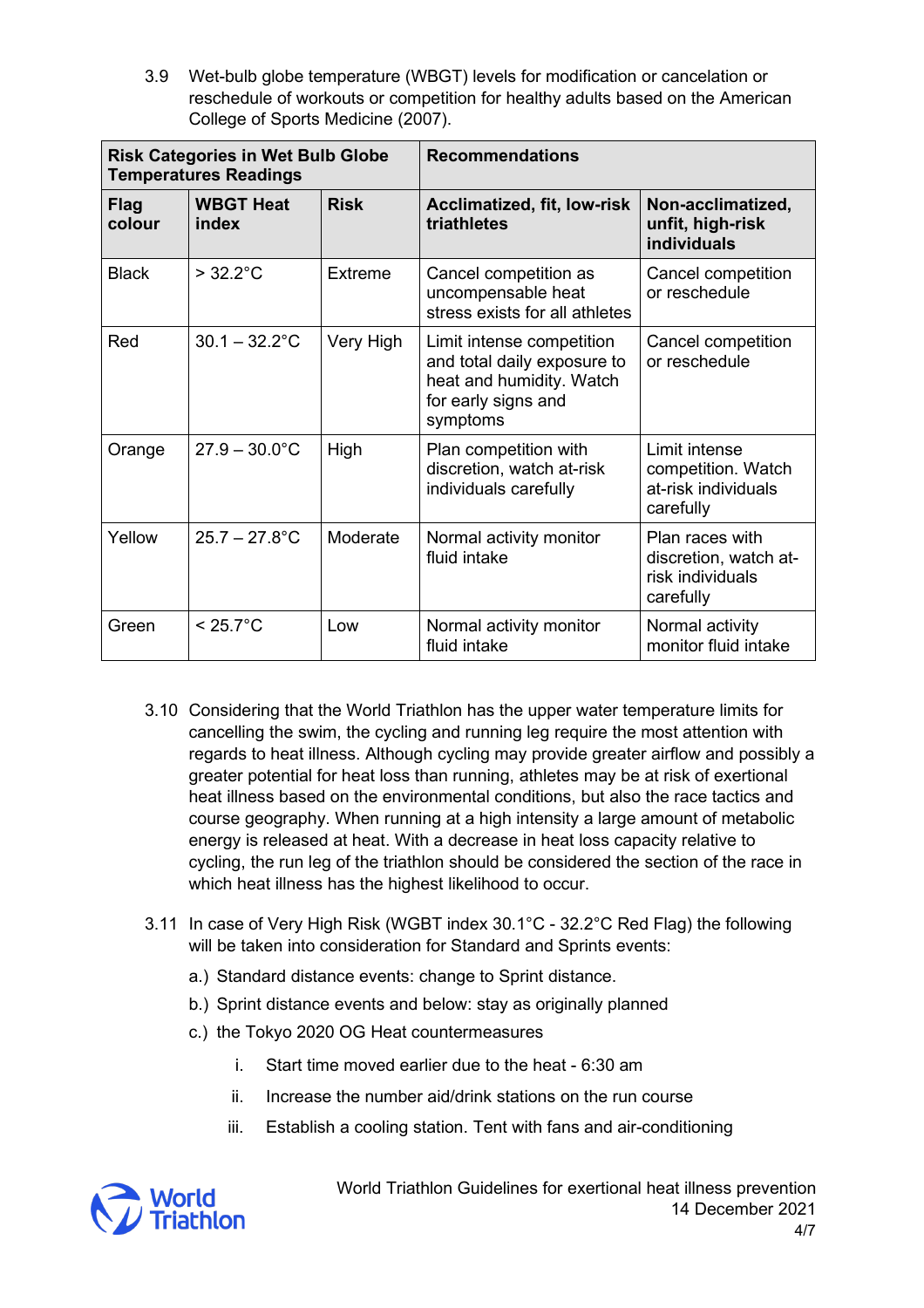- iv. Athletes may rest in cooling zones but any medical assistance will be DNF
- v. Trained medical personnel will be positioned every 500m on the run course
- vi. Provide ice gel and ice at aid/drink stations
- vii. Coaches are allowed to provide nutrition in designated coaches area on the bike (park) and run course
- viii. Athletes can keep a cooling box/bag in their transition
- ix. Littering zones have been removed (no penalties)
- x. For Paratriathletes a fridge car will be used to ensure ice is still cold during the entire race
- xi. Additional shaded areas available for athletes
- xii. Quick medal ceremony and introduction to reduce heat exposure
- xiii. Coaches are allowed to place cold or frozen water bottles on to bikes between the end of athletes' introduction and the start of the race
- xiv. Athletes can wear cooling vests until their introduction
- xv. Medical marine and heat stress treatment protocols have been reviewed and specially trained personnel have been added to the teams.
- d.) If the LOC and the Medical Staff are unable to provide medical assistance respecting all the rules of the World Triathlon Event Organizer Manual Medical Services and Exertional Heat Illness Prevention document, particularly in large mass participation events, the competition must be rescheduled.
- 3.12 In case of Extreme Risk (WGBT index > 32.2°C, Black Flag) the competition must re-scheduled to its original or shortened distance, or cancelled.

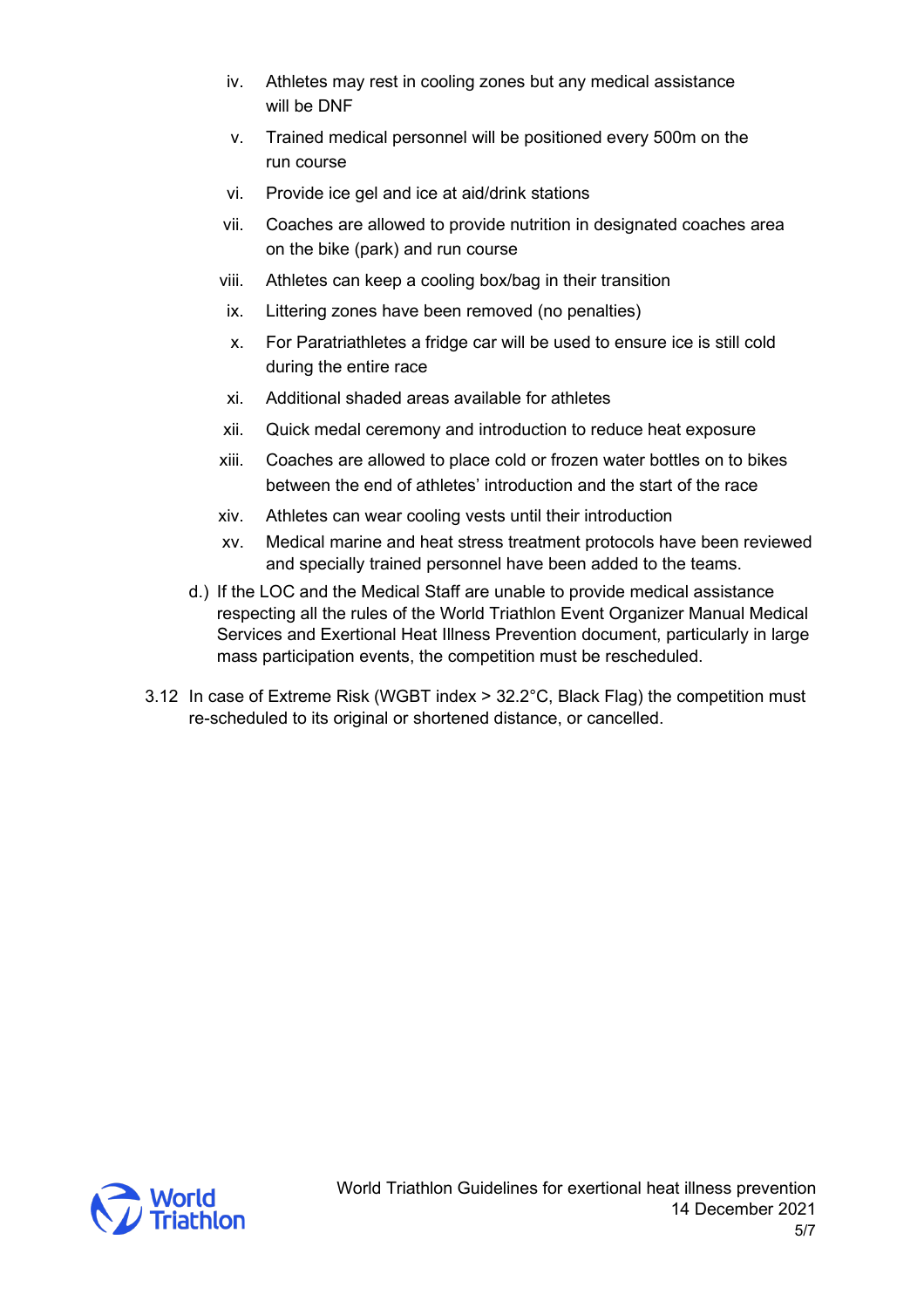## 4. The upper water temperature limit:

- 4.1 The IOC/FINA/World Triathlon research "Thermal stress in open water swimming: establishing competition parameters for athlete safety" concluded that because no intolerance or unusually high exercising core temperature were observed in maximal effort swims in lab test at 30°C - 32°C water T° such temperature are to be considered safe.
- 4.2 Considering the potential variability in physiological responses to thermal stress exists between swimmers subjected to lab test versus the race environment the research suggests a more conservative upper limit water T° of 31°C (87.8°F), because swimming in open-water competition might produce higher core temperature than is produced in lab trials. Between 31°C and 31.9°C the swim distance is shortened to 750m, and between 32°C and 32.9°C the swim is allowed only up to 300m for the mixed relay triathlon.

#### 5. Return to play after heat illness:

- 5.1 Athletes who have a significant heat related illness appear to be at increased susceptibility for subsequent events. An athlete's return to sports depends on the severity of heat related illness and the clinical course of the recovery. In milder cases with rapid recovery, return to sports is recommended only after an evaluation of potential risk factors, complete resolution of symptoms, and normalization of all vital signs and laboratory tests. After treatment of the acute heat stroke event it has been suggested that an athlete wait at least 1 week to return to practice sports, with a gradual and closely monitored return to activity.
- 5.2 Heat stroke is not necessarily caused by high environmental temperature per se, and is not predicted by any particular core temperature, which again puts some responsibility on the coach and athlete to be cognizant of their health status and make decisions appropriately.